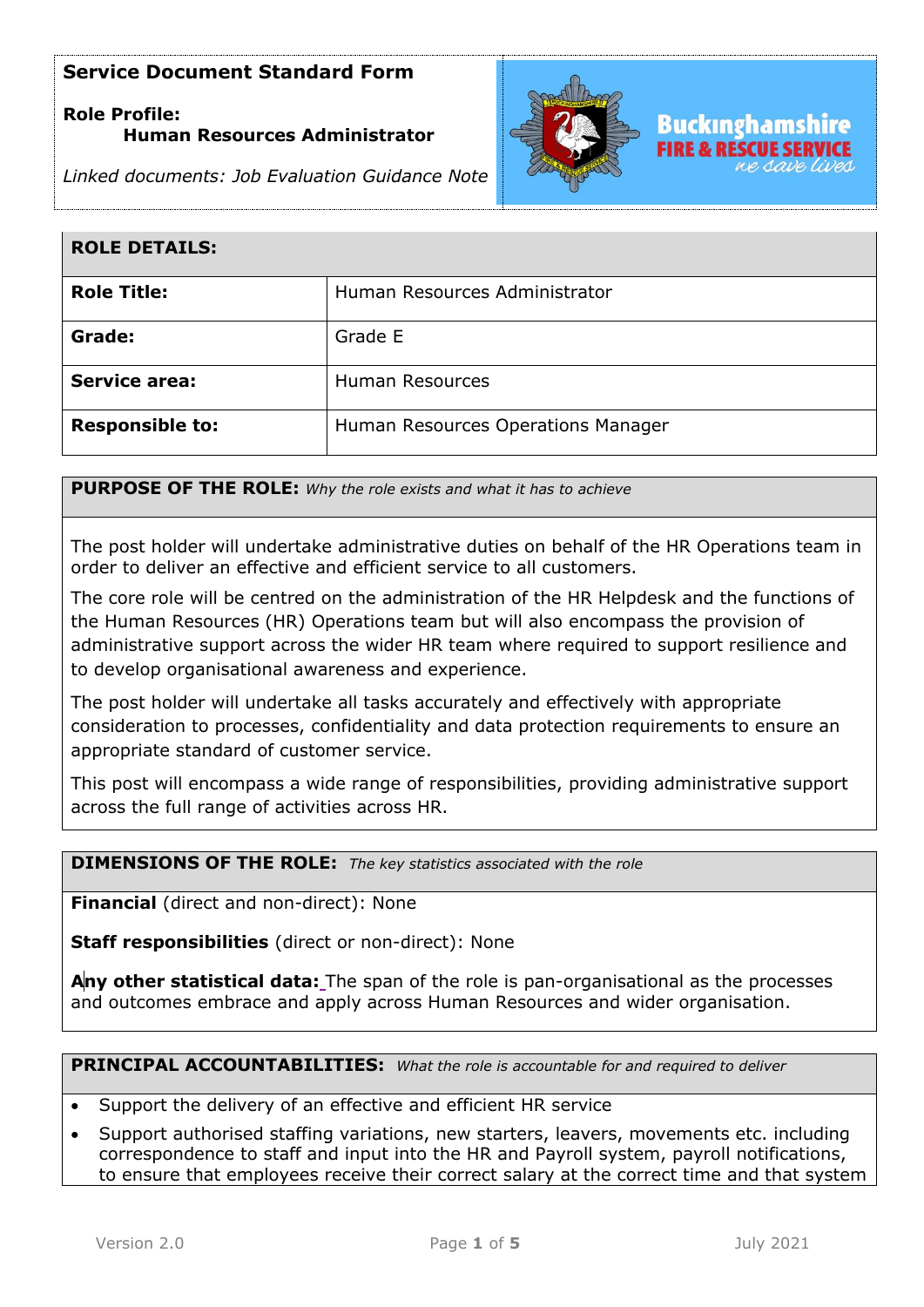# **Role Profile: Human Resources Administrator**



SCIIF SFR

*Linked documents: Job Evaluation Guidance Note*

#### information is accurate

- Effectively administer and provide response to the HR Helpdesk queries where knowledge allows; allocating enquiries to colleagues which require responses from key role holders
- Provide a first point telephone and visitor contact for the HR Operations team in respect of employee and line manager queries
- Maintain the accuracy and security of employee personal record files (eprf's) in respect of new starters, contractual changes, leavers, absence and general HR related tasks administered and processed
- Contribute to the timely and accurate creation and maintenance of the monthly HR processing files required to support audit and administrative requirements
- Provide support to the HR Operations team in the administration of recruitment campaigns for Apprentices, Support Services Staff and Operational staff selection processes as may be required
- Undertake the administration of Disclosure & Barring Service (DBS) checks for new starters, and renewals as required including the collation of certified documentation and accurate updates and assessments of ongoing priorities via iTrent. Flagging any issues to the line manager and supporting with any ongoing work within this area
- Provide support in respect of iTrent for example recruitment, absence and produce management information reports and submission of statistical returns from the HR and Payroll system as necessary
- Undertake Purchase Order and Goods Receipt processing as required
- Undertake general administrative tasks including filing, scanning, copying, document collation, room bookings, information gathering etc.
- Support in the research and development of existing and new procedures, development of guidance and information documents and process mapping
- Support in the development of the HR homepage on the intranet, ensuring the Service has appropriate tools available to managers and staff
- Provide administrative support across the wider HR team as appropriate
- Coordinate long service administration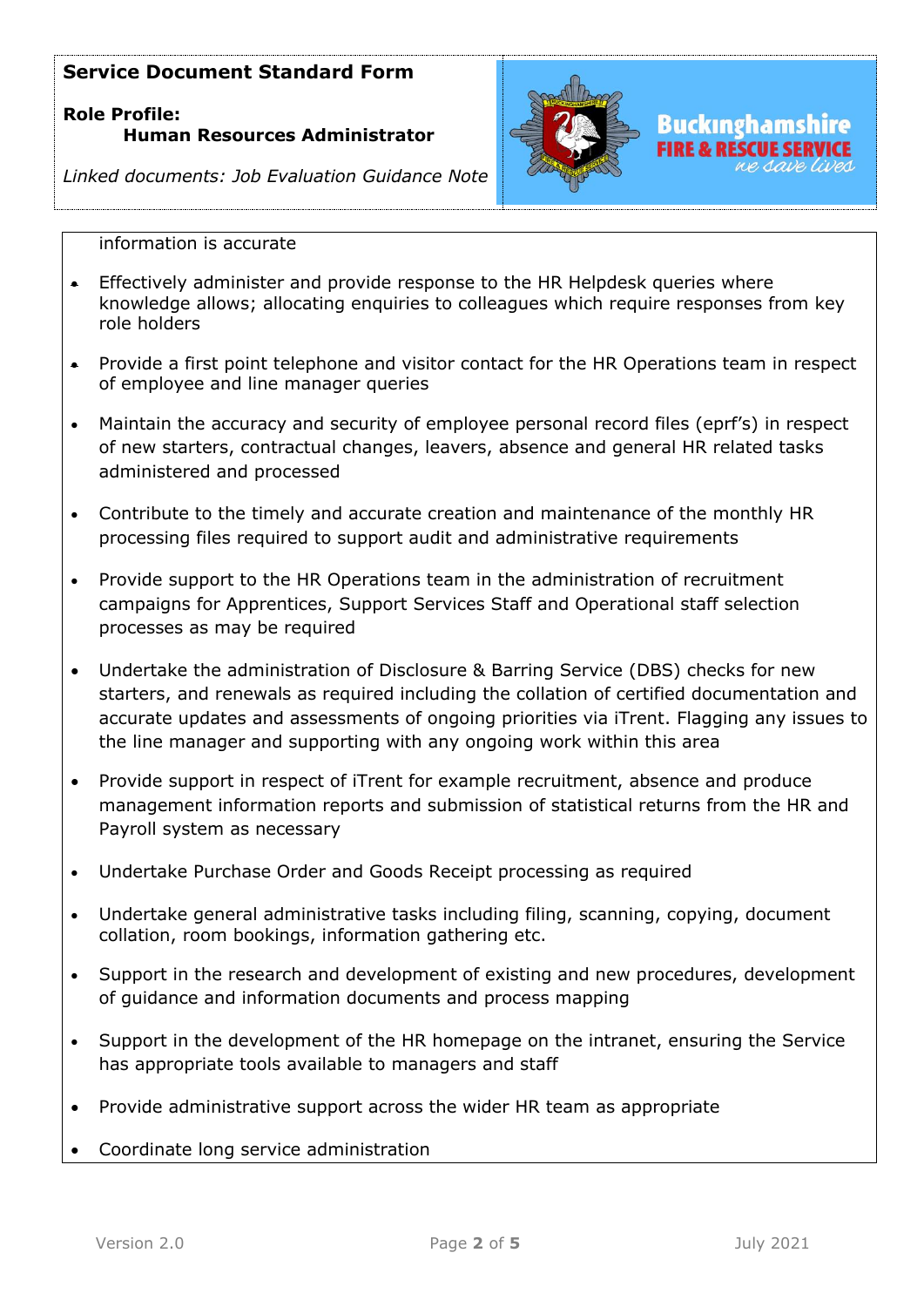# **Role Profile: Human Resources Administrator**



*Linked documents: Job Evaluation Guidance Note*

- Coordinate any Freedom of Information (FOI) or Subject Access Requests
- Support project work as and when required
- Support the Senior Administrator Recruitment and Operations and HR Officer Recruitment and Operations to ensure resilience within the team. Contributing towards maintaining full support in respect of the customer service desk approach, resourcing activities, recruitment and processing documentation for leavers and transfers
- Process sickness, including saving to ePRFs, entering into the system, liaison with stakeholders to ensure the procedure is adhered to consistently and monitoring the accurate submission of certificates
- Provide administration at meetings including drafting agenda, taking minutes/actions, sending out meeting invites and ensuring rooms are booked and equipment in place
- Accurately record, maintain and monitor the data entered on the HR and Payroll System
- Ensure process notes are in place for all activities within the role's remit and to keep them up to date, ensuring any changes in procedures/legislation are highlighted
- Participate in inter-departmental working groups on relevant corporate matters as required and to liaise with appropriate departments as necessary
- Be aware of and provide HR advice and guidance on the interpretation and implementation of HR processes, procedures and practices as required
- In conjunction with the HR Operations Manager, to continuously review current processes for HR and ensure alignment with policies and procedures

### **DECISION MAKING:**

#### **Make decisions**:

There will be an expectation for the post holder to make decisions related to their level, however outputs will be overseen by the line manager.

#### **Significant say in decisions**: None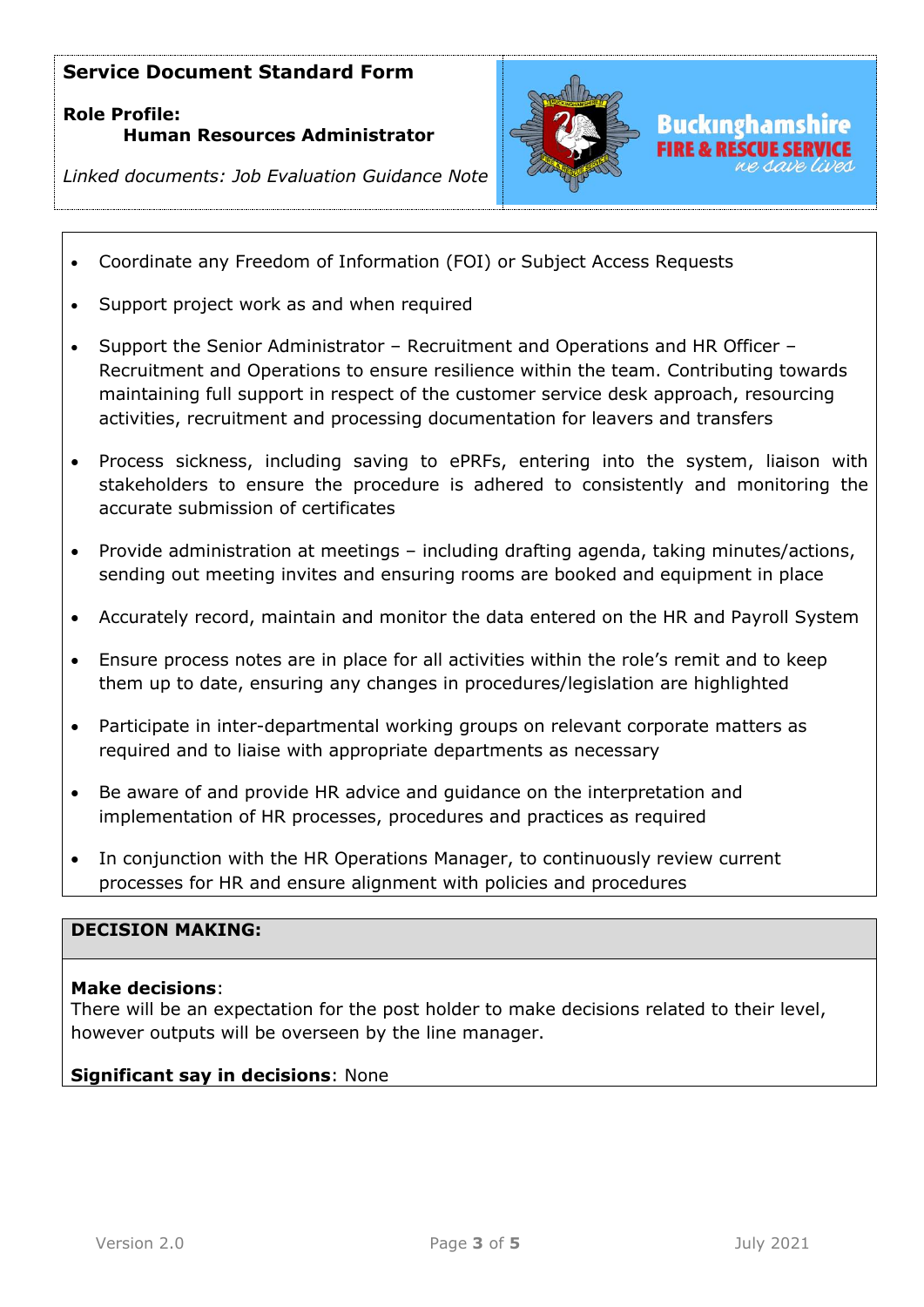## **Role Profile: Human Resources Administrator**



*Linked documents: Job Evaluation Guidance Note*

**CONTACT WITH OTHERS:** *The frequent contact the role holder has with others and for what purpose*

**Internal**: At all levels across the Service

#### **External**:

- Other fire services / local authorities
- Third parties

#### **PERSONAL REQUIREMENTS:**

- To participate in a programme of continuous personal and professional development relevant to the role.
- To demonstrate conduct and behaviours in accordance with the Service policies, values and norms.
- To comply with the Services' aims, organisational values and behaviours and their impact on this post.
- To be committed to protecting and respecting the privacy of individuals and the responsible handling of personal information.
- To ensure all aspects of health and safety are adhered to. Ensuring that all staff, visitors, contractors etc. within the area are in compliance with statutory requirements and Service policies and procedures.
- The Service is committed to safeguarding and promoting the welfare of children and vulnerable adults, and expects all employees and volunteers to share this commitment
- To undertake, with appropriate training, the duties of other roles as required
- To mentor and coach individual members of staff as required.
- To contribute to the development and implementation of relevant policies and procedures.
- Attend meetings as required and submit information in appropriate formats as required.
- To undertake any other duties which fall within the broad spirit, scope, levels and purpose of this role that may reasonably be required from time to time, at any location required by the Service.

#### **REQUIREMENTS: Essential Criteria**

*The skills, knowledge, qualifications and training required to perform the role*

#### **Qualifications & Training**:

- Educated to GCSE Grade C level or equivalent (including Maths and English)
- CIPD Level 3 qualification or equivalent or working towards completion